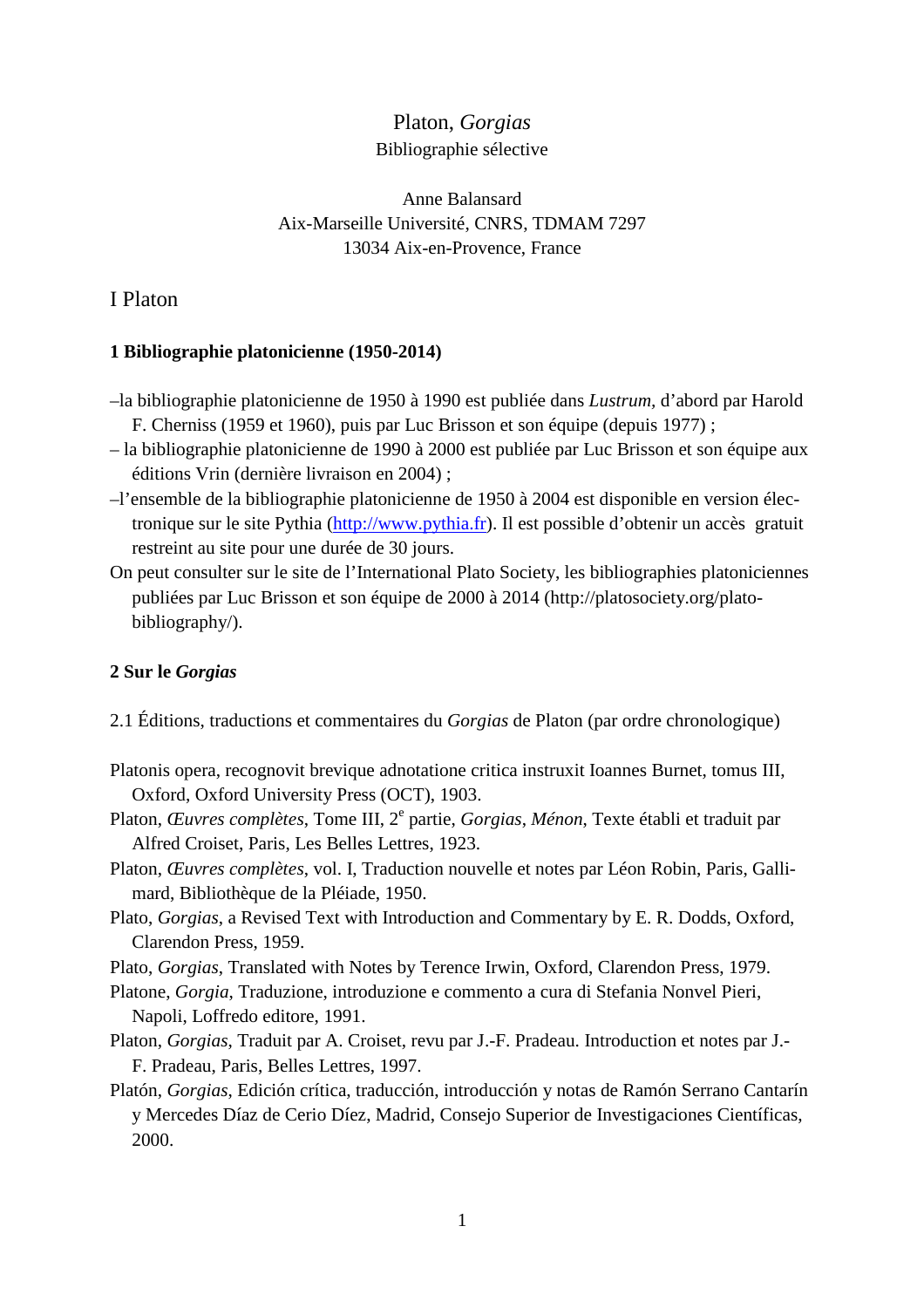- Platon, *Gorgias*, Übersetzung und Kommentar von Joachim Dalfen, Göttingen, Vandenhoeck & Ruprecht, 2004.
- Platon, *Gorgias*, Traduction inédite, introduction et notes par Monique Canto, Paris, GF Flammarion, 1987<sup>1</sup>, 2007<sup>3</sup>. La troisième édition comporte un supplément bibliographique (1993-2007).
- Platone, *Gorgia*, Prefazione, saggio introduttivo, traduzione, note e apparati a cura di Giovanni Reale, Milano, Bompiani (Testi a fronte), 2001, 2010<sup>3</sup>.
- Plato, *Gorgias*, *Menexenus*, *Protagoras*, edited by Malcolm Schofield, translated by Tom Griffith, Cambridge, Cambridge University Press, 2010.

2.2 Commentaires anciens

- Olympiodori *in Platonis Gorgiam commentaria*, Ed. By L. G. Westerink, Leipzig, Teubner, 1970.
- Olympiodoros, *Commentary on Plato Gorgias*, Translated with Full Notes by Robin Jackson, Kimon Lycos (†) and Harold Tarrant. Introduction by Harold Tarrant, Leiden, Brill ,1998.

Carbonara Naddei M., *Gli scoli greci al Gorgia di Platone*, Bologna, Pàtron editore, 1976.

#### 2.3 Monographies

- Bernadete S., *The Rhetoric of Morality and Philosophy*, Plato's *Gorgias* and *Phaedrus*, Chicago / London, The University of Chicago Press, 1991.
- Fussi A., *Retorica e potere. Una lettura del* Gorgia *di Platone*, Pisa, ETS, 2006.
- Guillermit L., *L'enseignement de Platon*, II : *Gorgias*, *Phédon*, *Ménon*, texte établi par Alfrieda Pigeaud ; avant-propos de Gilles-Gaston Granger, Nîmes, L'Éclat, 2001.
- Noack K., *Platon und der Immoralismus. Die Prototypen des extremen Naturrechts, Kallikles und Thrasymachos in der Darstellung Platons*, Bautzen, Lausitzer Druck- und Verlagshaus, 2010.
- Pedrique N., Logos dynastes : *Dichtung und Rhetorik in Platons* Gorgias, Bern / Frankfurt am Main, Lang, 2011.
- Stauffer D., *The Unity of Plato's* Gorgias *: Rhetoric, Justice, and the Philosophic Life*, Cambridge / New York, Cambridge University Press, 2006.
- Strauss L., *Plato's* Gorgias (1957) ; *Plato's* Gorgias (1963) ; *Plato's* Gorgias (1973) https://leostrausscenter.uchicago.edu/courses
- Tarnopolsky C. H., *Prudes*, *Perverts, and Tyrants : Plato's* Gorgias *and the Politics of Shame*, Princeton / Oxford, Princeton University Press, 2010.
- Wardy R., *The Birth of Rhetoric, Gorgias, Plato and their Successors*, London / New York, Routledge, 1996.
- 2.4 Ouvrages collectifs
- Samana G. (éd.), *Analyses et réflexions sur* Platon*, Gorgias,* Paris, Ellipses, 2003 (recueil de 14 articles).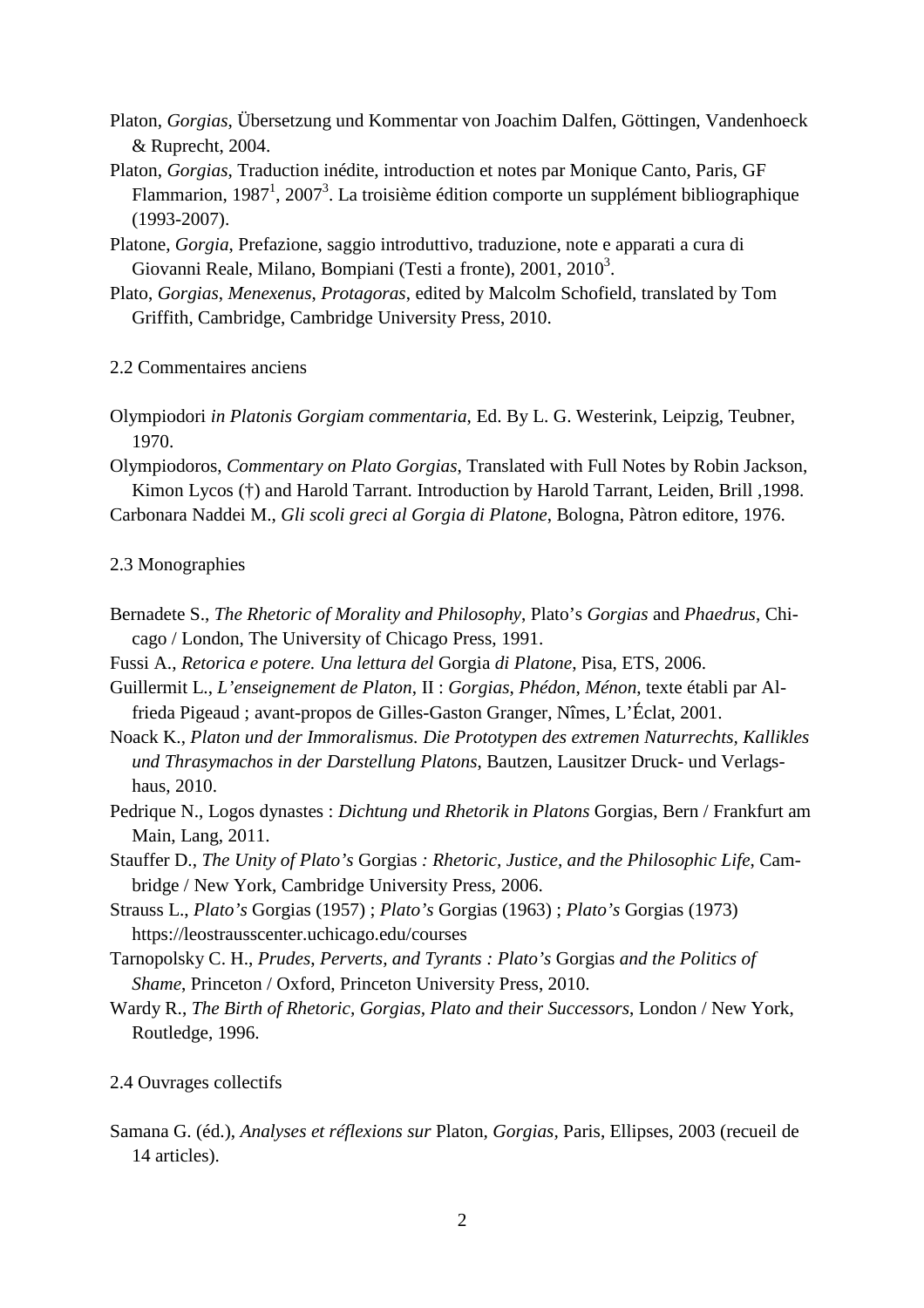Erler M. & Brisson L. (eds), *Gorgias-Menon.* Selected Papers from the seventh Symposium Platonicum, Sankt Augustin, Academia Verlag, 2007 (voir table des matières).

#### 2.5 Manuels

Balansard A., Durbec Y., *Silves grecques 2016*, Platon, *Gorgias*, Callimaque, *Hymnes*, Paris, Atlande, 2016.

Helmer É., *Focus sur Platon*. *Gorgias*, Paris, Ellipses, 2011.

Laupies F., Gorgias *de Platon*. *Leçon philosophique*, Paris, PUF, 2003.

Macé A., Platon, *Gorgias*, Introduction et commentaire, Paris, Ellipses (Philo-Œuvres), 2003.

#### 2.6 Choix d'articles

- Andreadis J., « Les maléfices de la cuisine dans le *Gorgias* de Platon », *Quaderni di storia*, 1987, XIII (N° 26), p.141-160.
- Balansard A., « Maladie et laideur de l'âme : la gymnastique comme thérapie chez Platon », *Guérisons du corps et de l'âme : approches pluridisciplinaires*, Boulhol P., Gaide F. & Loubet M., Aix-en-Provence, Publications de l'Université de Provence, 2006, p. 29-42.
- Barney R., « Gorgias' Defense : Plato and his Opponents on Rhetoric and the Good », *The Southern Journal of Philosophy*, 2010, 48, 1, p. 95-121.
- Bertrand J.-M., « Mélanges experts et pouvoir dans l'antiquité (III). Réflexions sur l'expertise politique en Grèce ancienne », *Revue historique* 2001, 4 (n° 620), p. 929-964.
- Bosch-Veciana A., « Socrates as a 'Figure' of the Philosopher in the *Gorgias* », *Philosophy and Dialogue*, Scott G. A. (ed.), Evanston, Northwestern University Press, 2007, p. 93- 136.
- Cain R., «Shame and Ambiguity in Plato's *Gorgias »*, *Philosophy and Rhetoric*, 2008, 41, p. 212-237.
- Carone G. R., «Socratic Rhetoric in the *Gorgias »*, *Canadian Journal of Philosophy*, 2005, 35, p. 221-241.
- Casertano G., «*Mekhanè peithoûs* : méthode et vérité dans le *Gorgias*», *Aglaia. Autour de Platon*, *Mélanges offerts à Monique Dixsaut*, Brancacci A., El Murr D. & Taormina D. P. (éds), Paris, Vrin, 2010, p. 235-257.
- Collobert C., « La rhétorique au cœur de l'examen réfutatif socratique : le jeu des émotions dans le *Gorgias*», *Phronesis*, 2013, 58, p. 107-138.
- Courcelle P., « Le corps-tombeau : Platon, *Gorgias* 493a, *Cratyle* 400c, *Phèdre* 250c », *Revue des études anciennes*, 1966, LXVIII, p. 101-122.
- Demont P., « Isocrate et le *Gorgias* de Platon », *L'information littéraire*, 2008, 2, p. 3-9.
- Dixsaut M., « Platon et la leçon de Gorgias: pouvoir tout dire de l'être, ne rien pouvoir dire de ce qui est », *Platon, source des Présocratiques*, Dixsaut M. & Brancacci A. (éds.), Paris, Vrin, 2002, p. 191-217.
- Dorion L.-A., Platon *Gorgias*, *Dictionnaire des Philosophes antiques*, 1ère partie Va, de Paccius à Plotin, Paris, CNRS Éditions, 2012, p. 771-780.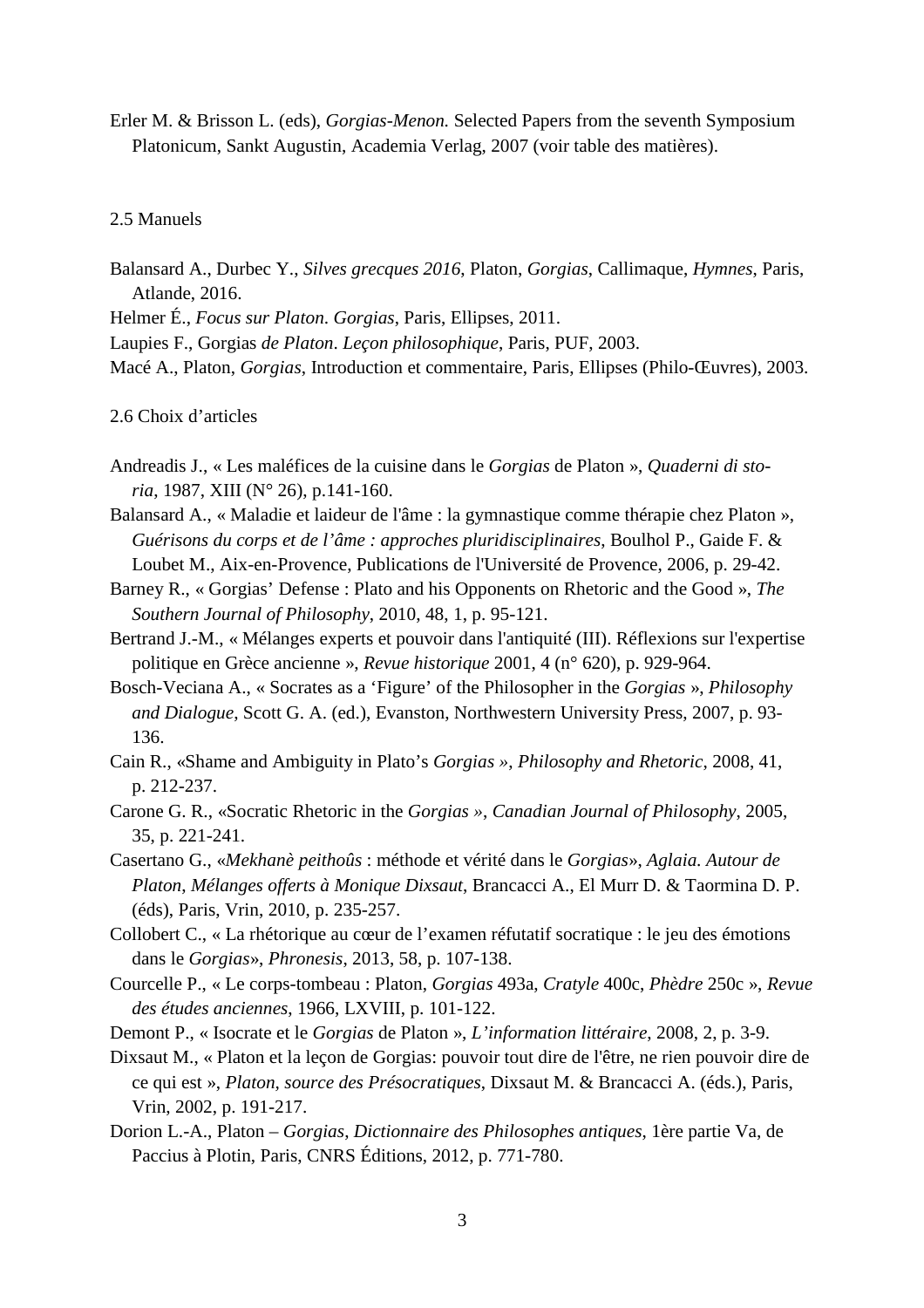- «*Enkrateia* and the partition of the soul in the *Gorgias*», *Plato and the divided self*, Barney R., Brennan T. & Brittain C. (eds.), Cambridge, Cambridge University Press, 2012, p. 33- 52.
- Doyle J., « On the first eight lines of Plato's *Gorgias* », *Classical Quarterly* N.S. , 2006, 56, p. 599-602.
- –« Socrates and Gorgias », *Phronesis*, 2010, 55, p. 1-25.
- Edmonds III R. G., «Whip Scars on the naked Soul : Myth and *Elenchos* in Plato's *Gorgias* », *Plato and myth. Studies on the Use and Status of Platonic Myths*, Collobert C., Destrée P. & Gonzalez F. J. (eds), Leiden / Boston, Brill, 2012, p. 165-185.
- Gaudin C., « Rhétorique et dialectique à propos de l'opposition φύσις-νόµος dans le *Gorgias* de Platon », *Revue des études grecques*, 1989, CII, p. 308-330.
- Futter D. B, « Shame as a tool of persuasion in Plato's *Gorgias* », *Journal of the History of Philosophy*, 2009, 47, p. 451-461.
- Kahn C. H., « Drama and Dialectic in Plato's *Gorgias* », *Oxford Studies in Ancient Philosophy*, 1983, 1, p. 75-121.
- Levy D., « Socrates vs. Callicles: Examination and Ridicule in Plato's *Gorgias* », *Plato Journal* 13, 2013 (http://impactum-journals.uc.pt/index.php/platojournal/article/view/1967).
- Martínez Bermejo M. L., « Las citas de Eurípides en el *Gorgias* de Platón », *Exemplaria classica : revista de filología clásica = Journal of Classical Philology*, 2013, 17, p. 27- 44.
- Moss J., «The Doctor and the Pastry Chef. Pleasure and Persuasion in Plato's *Gorgias*», *Ancient Philosophy*, 2007, 27, p. 229-249.
- Noël M.-P., « L'art de Gorgias dans le *Gorgias* », *Papers on Rhetoric* VI, Calboli Montefusco L. (ed.), Roma, Herder editrice, 2004, p. 131-149.
- Robertson G. I. C., « 'Polos *euergetês*' : Rhetoric and Poetry in the *Gorgias »*, *Mnemosyne*, 2008, Ser. 4 61 (3), p. 353-364.
- Rowe C., «The Status of the Myth of the *Gorgias* », or « Taking Plato seriously », *Plato and Myth. Studies on the Use and Status of Platonic Myths*, Collobert C., Destrée P. & Gonzalez F. J. (eds), Leiden / Boston, Brill, 2012, p. 187-198.
- Santa Cruz, Maria Isabela, « Persuasion et conviction dans le *Gorgias* », *Aglaia. Autour de Platon*, *Mélanges offerts à Monique Dixsaut*, Brancacci A., El Murr D. & Taormina D. P. (éds), Paris, Vrin, 2010, p. 211-225.
- Sansone D., « Once again the opening of Plato's *Gorgias* », *Classical Quarterly* N.S. , 2009, 59, p. 631-633.
- Wakker G., « Platon *Gorgias* 509e et le verbe *homologeîn* », *Études sur l'aspect verbal chez Platon*, Jacquinod B. (éd.), Saint-Étienne, Publications de l'Université de Saint-Étienne, 2000, p. 339-354.

2.7 Prosopographie

Nails D., *The People of Plato, a Prosopography of Plato and Other Socratics*, Indianapolis / Cambridge, Hackett Publishing Company, 2002. *Calliclès*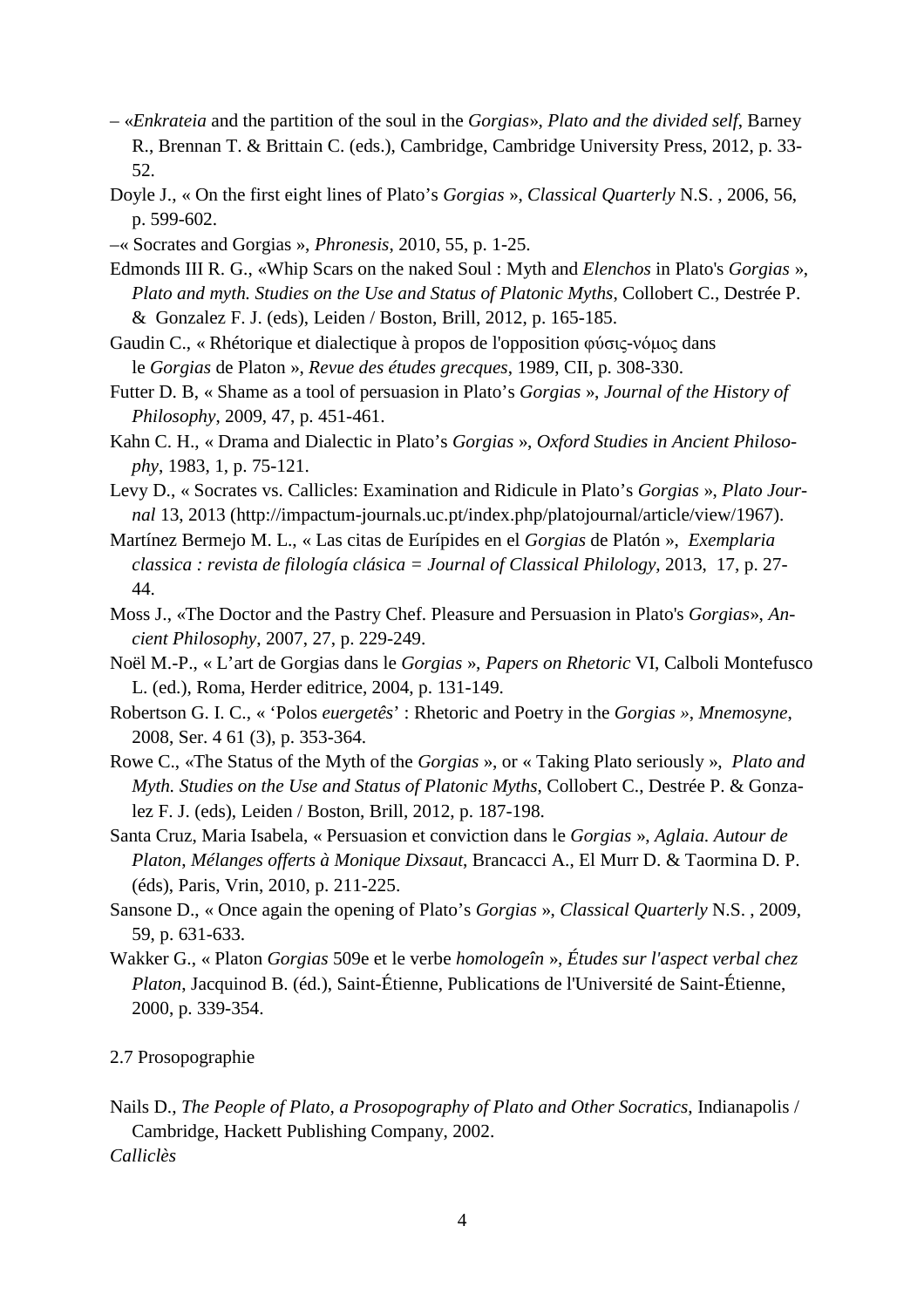Narcy M., Calliclès, *Dictionnaire des Philosophes antiques*, II, de Babélyca d'Argos à Dyscolius, Paris, CNRS Éditions, 1994, p. 168-169.

- Brisson L., Chéréphon de Sphettos, *Dictionnaire des Philosophes antiques*, II, de Babélyca d'Argos à Dyscolius, Paris, CNRS Éditions, 1994, p. 304-305.
- *Gorgias*
- Narcy M., Gorgias de Leontinoi, *Dictionnaire des Philosophes antiques*, III, d'Eccélos à Juvénal, Paris, CNRS Éditions, 2000, p. 486-491.
- *Polos*
- Chiron P., Pôlos d'Agrigente, *Dictionnaire des Philosophes antiques*, V b, de Plotina à Rutilius Rufus, Paris, CNRS Éditions, 2012, p. 1218-1221.

*Socrate*

- Brunschwig J., « Socrate et les écoles socratiques », in *Encyclopaedia Universalis* (1968), Paris, Encyclopaedia Universalis éditeur, 5e publication, 1975, p. 90-1.
- Dorion L.-A., « La figure paradoxale de Socrate dans les dialogues de Platon », in *Lire Platon*, Brisson L. & Fronterotta F. (éds), Paris, PUF (Quadrige), 2006, p. 23-39.
- –*Socrate*, Paris, PUF « Que sais-je ? », 2011<sup>2</sup> .
- *L'autre Socrate : Études sur les écrits socratiques de Xénophon*, Paris, Belles Lettres, 2013.
- Guthrie W. K. C., *Socrates*, Cambridge, Cambridge University Press, 1971.
- Havelock E. A., « The Socratic Problem : Some Second Thoughts », in *Essays in Ancient Greek Philosophy*, 2, Anton J. P. & Preus A. (eds), Albany, State University of New York Press, 1983, p. 147-173.
- Magalhaes Vilhena V., *Le problème de Socrate*. *Le Socrate historique et le Socrate de Platon*, Paris, PUF, 1952.
- Vlastos G. (ed.), *The Philosophy of Socrates. A collection of critical Essays*, Garden City, Doubleday & Anchor, 1971.
- – *Socrate : Ironie et philosophie morale*, Traduit de l'anglais par C. Dalimier, Paris, Aubier, 1994 (pour la traduction française).
- –« Socrate », in *Philosophie grecque*, Canto-Sperber M. & *alii* (éds), Paris, PUF, 1997, p. 120-144.

### **3. Sur Platon plus généralement**

- 3.1 Sur la vie de Platon
- Annas J., « Platon », Le savoir grec, J. Brunschwig et G. Lloyd (eds), Paris, Flammarion, 1996, p. 732-755.
- Brisson L. et Goulet R., Platon Biographie, *Dictionnaire des Philosophes antiques*, 1ère partie Va, de Paccius à Plotin, Paris, CNRS Éditions, 2012, p. 631-639.

### 3.2 Sur la forme dialogue

Andrieu J., *Le dialogue antique : structure et présentation*, Paris, Belles Lettres, 1954.

*Chéréphon* :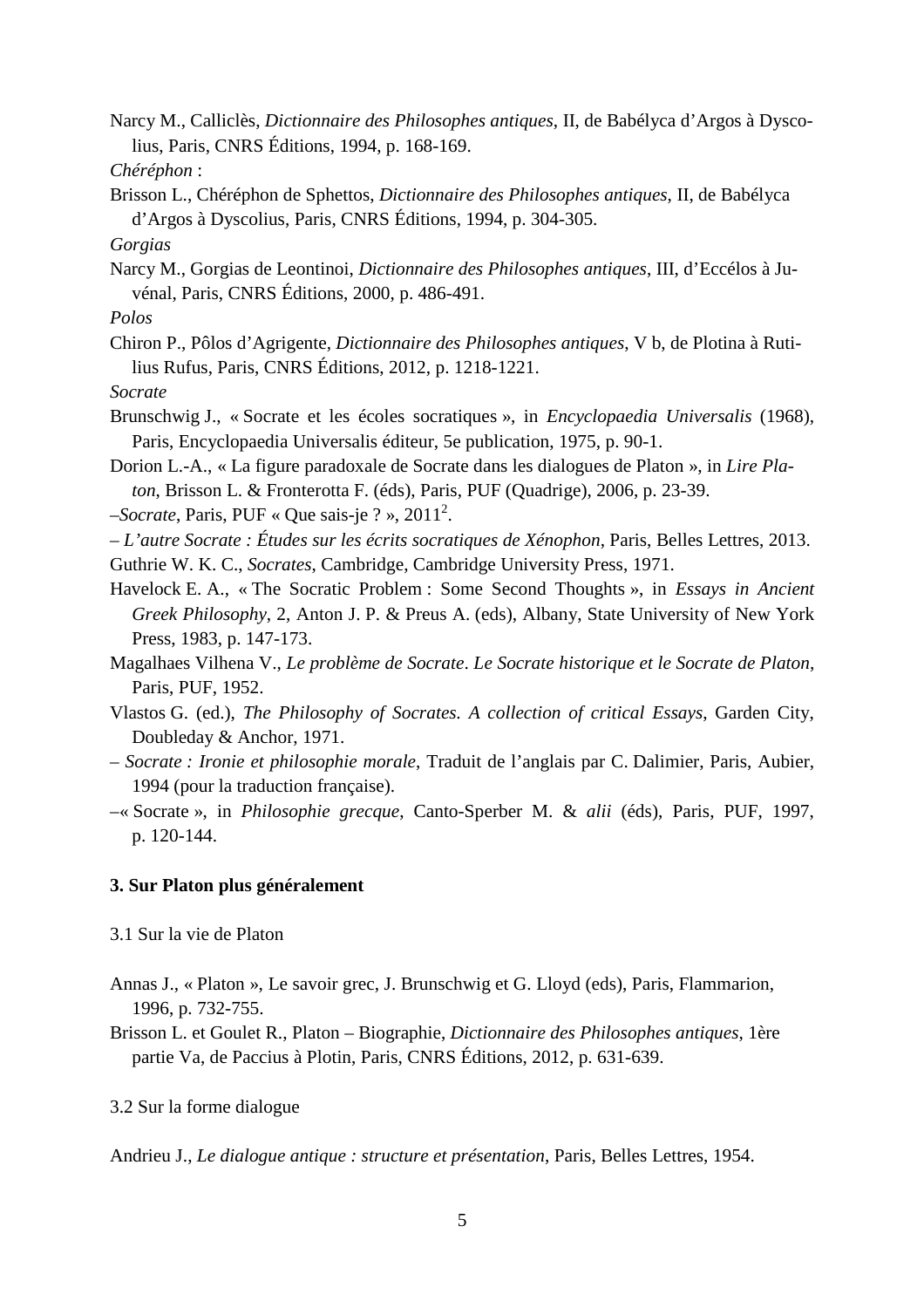- Aygon J.-P., « Le dialogue comme genre dans la rhétorique antique », *Pallas*, 60, 2002, p. 197-208.
- Bonnazi M., Dorion L.-A., Hatano T., Notomi N., Van Ackeren M., « 'Socratic' Dialogues », *Plato 9 (2009)*, [En ligne], mis en ligne : October 2009, URL : http://gramata.univ-paris1.fr/Plato/article88.html
- Blondell R., *The Play of Character in Plato's Dialogues*, Cambridge, Cambridge University Press, 2002.
- Cossutta F. et Narcy M. (éds), *La forme dialogue chez Platon*, *Évolution et réceptions*, Grenoble, Éditions Jérôme Million, 2001.
- Cossutta F. (éd.), *Le dialogue : introduction à un genre philosophique*, Lille, Presses Universitaires du Septentrion, 2004.
- Dubel S., « Définir le dialogue antique comme mimésis, entre forme théâtrale et conversation : des *sokratikoi logoi* (Aristote) au style du dialogue (Ps.-Démétrios) » in : Cooren *et al*., 249-264 : http://iada-web.org/download/representationsindialogue.pdf.
- Sandrine Dubel (2014). « La voix de Socrate : Remarques sur le dialogue socratique comme forme dramatique ». *Cahiers Forell - Formes et Représentations en Linguistique et Littérature - Dialogue et Théâtralité / Lucien (de Samosate) et nous | Cahiers en ligne (depuis 2013) | Dialogue et théâtralité : interactions, hybridations, réflexivité. De Socrate à Derrida*. [En ligne] Publié en ligne le 28 avril 2014. URL : http://09.edel.univpoitiers.fr/lescahiersforell/index.php?id=226
- Hirzel R., *Der Dialog*. *Ein literarhistorischer Versuch*, Leipzig, 1895; Hildesheim, 1963.
- Kahn C. H., *Plato and the Socratic Dialogue : the Philosophical Use of a Literary Form*, Cambridge, Cambridge University Press, 1996.
- Scott G. A. (ed.), *Philosophy in Dialogue*, *Plato's many Devices*, Evanston, Northwestern University Press, 2007.

3.3 Sur l'œuvre et la philosophie de Platon

- Annas J., « Platon », in *Le Savoir Grec*, *Dictionnaire critique*, J. Brunschwig et G. Lloyd (éds.), Paris, Flammarion, 1996, p. 732-755.
- Balansard A., Technè *dans les* Dialogues *de Platon, L'empreinte de la sophistique*, Sankt Augustin, Academia Verlag, 2001.
- Brisson L & Fronterotta F. (éds), *Lire Platon*, Paris, PUF (Quadrige), 2006.
- Canto-Sperber M., « Platon », in *Philosophie grecque*, M. Canto-Sperber, J. Barnes, L. Brisson, J. Brunschwig, G. Vlastos (éds.), Paris, PUF, 1997.
- Châtelet F., *Platon*, Paris, Gallimard, 1965 ; Gallimard (Folio essais), 1989.
- Diès A., *Autour de Platon*, T.I et II, Paris, Beauchesne, 1927.
- Dixsaut M., *Le Naturel Philosophe, Essai sur les dialogues de Platon*, Paris, Les Belles Lettres/Vrin, 1985.
- Friedländer P., *Platon*, 3 vol., Berlin, De Gruyter, 1928-1930 ; translated from German by H. Meyerhoff, 1. *An Introduction*, London, Routledge, 1958 ; 2. *The Dialogues, first period*, 1964 ; 3. *The Dialogues, second and third period*, 1969.
- Goldschmidt V., *Les dialogues de Platon, Structure et méthode dialectique*, Paris, PUF, 1947, 1988<sup>4</sup>.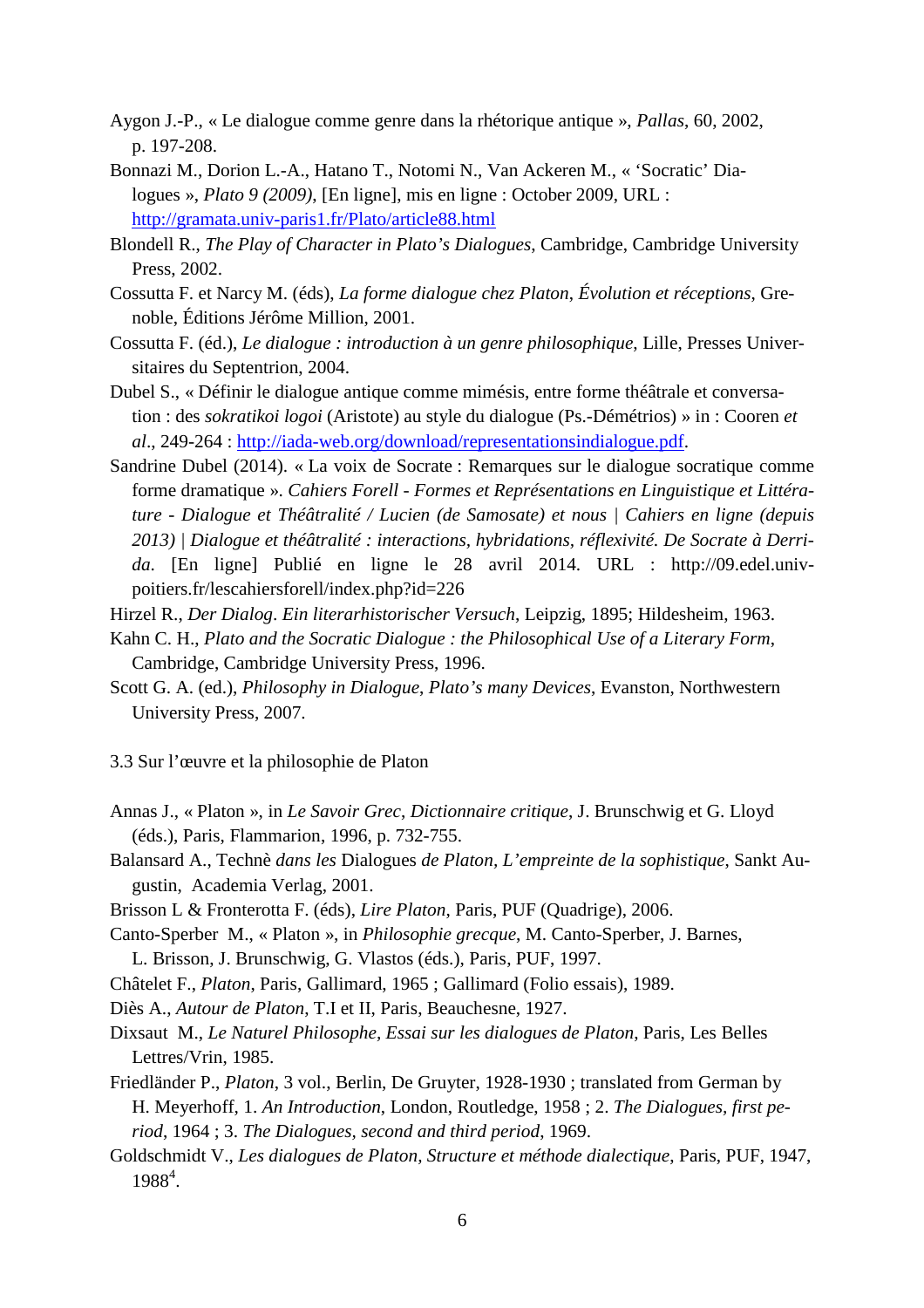- Guthrie W. K. C., *A History of Greek Philosophy*, vol. IV, *Plato the Man and his Dialogues* : Earlier Period, Cambridge/ London/ New York/ Melbourne, Cambridge University Press, 1975.
- Koyré A., *Introduction à la lecture de Platon*, Paris, Gallimard (NRF essais), 1962, 1991 (nouvelle édition).
- Kraut R. H. (ed.), *The Cambridge Companion to Plato*, Cambridge, Cambridge University Press, 1992.

Robin L., *Platon*, Paris, PUF, 1935; PUF (Quadrige), 1997.

Rowe C., *Plato and the Art of Philosophical Writing*, Cambridge, Cambridge University Press, 2007.

### II Gorgias

#### **1 Éditions et traductions des témoignages anciens et des fragments de Gorgias**

- Buchheim Th., *Gorgias von Leontinoi: Reden, Fragmente und Testimonien*, Hamburg, Felix Meiner, 1989.
- Cassin B., *Si Parménide. Le traité anonyme De Melisso Xenophane Gorgia,* Cahiers de Philologie, Lille, Presses Universitaires de Lille, 1980.
- Desclos M.-L., « Gorgias de Léontinoi », in *Les Sophistes I*, *De Protagoras à Critias, Fragments et témoignages*, Pradeau J.-F. (éd.), Paris, GF Flammarion, 2009, p. 91-159.
- Diels H. et Kranz W., *Die Fragmente des Vorsokratiker*, II, Berlin, Weidmann, 1951, p. 271- 307 (n°82).
- Dumont J.-P., *Les Présocratiques*, édition établie par Jean-Paul Dumont avec la collaboration de Daniel Delattre et de Jean-Louis Poirier, Paris, Gallimard, 1988, p. 1010-1050 (traduction des textes réunis par H. Diels et W. Kranz).
- Untersteiner M., *Sofisti*. *Testimonianze e frammenti, Fascicolo secondo*, Firenze, La nuova Italia, 1961<sup>2</sup>, p. 2-149.

#### **2 Bibliographie sélective**

Calogero G., *Studi sull'Eleatismo*, Firenze, La Nuova Italia, 1977<sup>2</sup>.

Cassin B. (éd.), *Le plaisir de parler*, Colloque de Cerisy, Paris, Éditions de Minuit, 1986.

Cassin B., *Positions de la sophistique*, Paris, Vrin, 1986

–*L'Effet sophistique,* Paris, Gallimard, 1995.

Dupréel E., *Les Sophistes* (1948), Neuchâtel, Ed. du Griffon, 1980.

- Gigon O., « Gorgias bei Platon »*,* in *Gorgia e la sofistica*, Montoneri L. & Romano F. (eds.)*, Siculorum Gymnasium*, XXXVIII, 1985, p. 567-593.
- Gomperz H., *Sophistik und Rhetorik*, Leipzig / Berlin, Teubner, 1912, p. 1-48.

Kerferd G. B. (ed.), *The Sophists and their Legacy*. *Proceedings of the fourth International Colloquium on Ancient Philosophy held at Bad Homburg, 29th August-1st September 1979*, Wiesbaden, Frank Steiner Verlag GMBH, 1981.

Kerferd G. B., *The Sophistic Movement*, Cambridge / London / New York, Cambridge University Press, 1981.